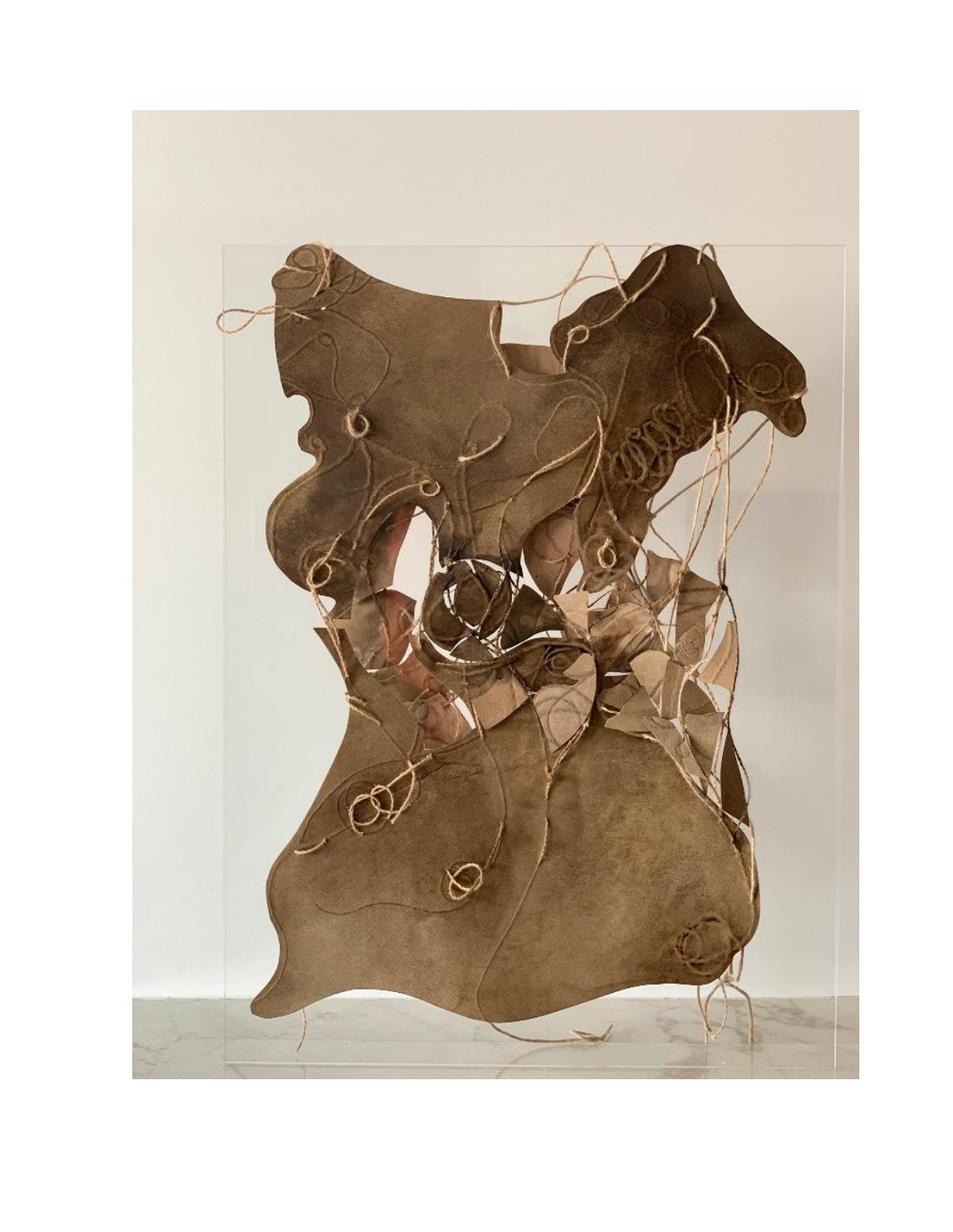## **Carolina Carubin –** *Sin Lugar para los Débiles*

"*Debes consumirte en tus propias llamas; ¡cómo pretendes renovarte sin haber sido antes ceniza!*" **Friedrich Nietzsche**, Así habló Zaratustra (1885)

Me gusta pensar que el arte enriquece la vida de las personas. El arte como un campo de batalla donde se retroalimentan energías creativas de todo tipo: algunas destruyen, otras construyen, pero en la sinergia entre ellas, el resultado es siempre superador aun cuando compromete las emociones más profundas y a veces dolorosas. Muchos artistas eligen sumergirse en esas aguas turbulentas e indagar desde allí, generar un espacio productivo de transmutación y resiliencia y transformar lo indecible en materia. Carolina Carubin es uno de ellos.

Construir y edificar son acciones que para la artista -arquitecta ella- representan la asimilación de procesos cotidianos, familiares, a través de la producción de un tipo de obra que guarda relación estrecha con esa inmediatez recurrente de su entorno. La búsqueda de toda su estética y línea creativa está signada por el uso de materialidades que hacen eco de un eje conceptual que Carolina Carubín vienen trabajando silenciosamente desde sus primeras pinturas, hasta afianzarse en el campo de lo textil desde donde puede hacer salir la obra del plano, cobrando volumen, tomando el espacio. Son piezas de una abstracción visceral, orgánica, repletas de insinuaciones que permiten intuir rutas, ríos, venas, cicatrices que se imprimen en los elegantes y sutiles papeles gracias a la presión vital del grabado. Series pioneras como *Corriendo velos* (2015) o *Cortezas* (2018), nos acercan un panorama, apenas esbozado de lo que vendría tiempo después. Pequeñas maquetas que contienen relatos cosidos, sostenidos suavemente pero que en su aparente fragilidad, ponen en escena contrastes de fuerzas y cierta inquietante violencia. Es en la serie *Pequeños Mundos* (2019) donde el círculo, figura perfecta que organiza y amalgama, habilita el peligro latente que representan los filos de acero detrás de una fachada estéticamente estructurada.

Pero es quizás en los últimos trabajos de Carolina donde se produce una síntesis cada vez más contundente porque la idea está tan clara que la materia conspira para hacerla presente. La serie *Transformare* (2020) combina madera, papeles, cuerdas, alambres, todos ellos imbricados en una danza amorosa, fraternal, que los interrelaciona al punto de no poder desvincularlos ni visual ni literalmente. Repleta de referencias a una realidad emocional propia, esta suerte de autorretrato se despliega en una variedad de piezas que tienen la particularidad de hacer hincapié en esa relación complementaria que la artista establece entre los nudos que sujetan y los nudos que enredan. Porque es todo parte de un proceso dialéctico donde aquello que es contenido, a veces se ve atrapado por su propio continente, pero muchas otras, ese continente es necesario como condición de posibilidad de su ser. Carolina debate y define la estructura de sus obras en medio de esa tensión permanente por sujetar sin retener, por restaurar dejando el menor rastro posible del desgarro, por abrazar con su coraza sin herir con su contundencia.

La materia vive en la obra de Carolina Carubin. Sus objetos y esculturas, condensan una historia de vida que nos habla de las pasiones con las que todo ser humano debe lidiar. En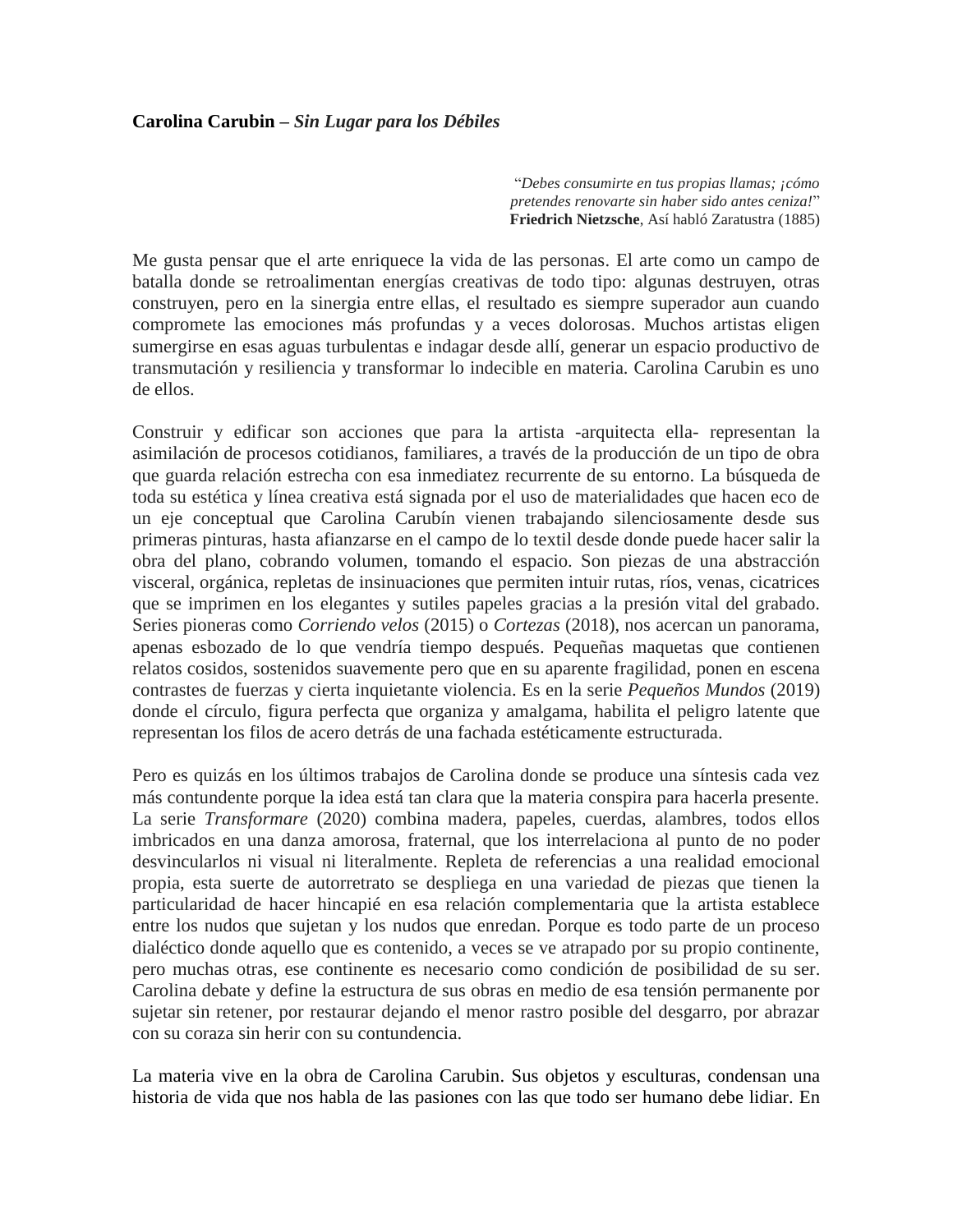su caso personal, la artista elige hacer de esos torbellinos emocionales plagados de la incertidumbre de la inmediatez y los cambios repentinos, una comunión con fundamentos estables y sólidos, aquellos que solamente el amor logra construir. Su obra se presenta amigable aun cuando guarda en su interior una visible lucha por armonizar aquello que busca imponerse, un trabajo cuya franqueza se vale de mínimos recursos para máximos resultados, donde la firmeza de lo más pequeño, de lo imperceptible, logra cobrar protagonismo cuando la mirada del espectador se adentra en los canales abiertos por la artista, especialmente diseñados para dejarla penetrar.

El arte, como la vida, se transita con un sabor agridulce; es quizás uno de los lugares donde mejor se expresan las emociones humanas que no habilitan racionalización. Para Carolina, el arte es la forma de entender lo imposible, de darle una forma aprehensible. Es entonces un acto de absoluta libertad y voluntad exponencial, hacerse de las herramientas que provee la fortaleza para acercarse a los propios abismos y enfrentarlos, para tomar a los miedos de la mano y convivir con ellos. En cada obra, Carolina pone de manifiesto su lucha como mujer y como artista; en el arte se reinventa y con ella, reinventa su entorno. En cada obra, Carolina se consume en sus llamas y renace de sus cenizas.

Lic. María Carolina Baulo, Septiembre 2020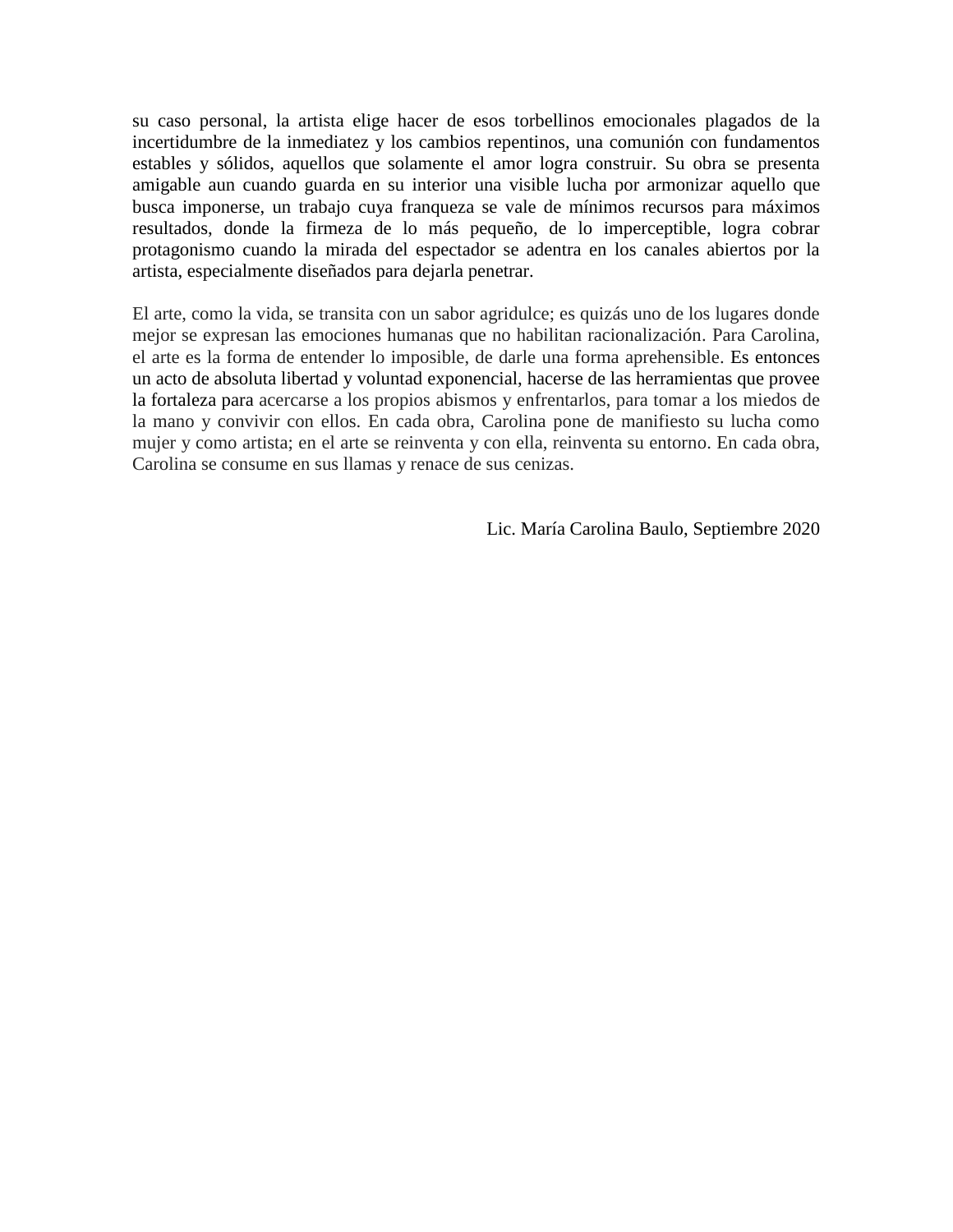## **Carolina Carubin –** *No Place for the Weak*

"*You must consume yourself in your own flames; How do you intend to renew yourself without having been ash before!"* **Friedrich Nietzsche**, Thus Spoke Zarathustra (1885)

I like to think that art enriches people's lives. Art as a battlefield where creative energies of all kinds are fed back: some destroy, others build, but in the synergy between them, the result is always superior even when it compromises the deepest and sometimes painful emotions. Many artists choose to immerse themselves in these turbulent waters and investigate from within, generate a productive space of transmutation and resilience and transform the unspeakable into matter. Carolina Carubin is one of them.

Constructing and edifying are actions that for the artist – she´s an architect - represent the assimilation of everyday, familiar processes, through the production of a type of work that is closely related to the recurring immediacy of her environment. The search for all her aesthetics and creative line is set by the use of materialities that echo a conceptual axis that Carolina Carubín has been working silently from her first paintings, until establishing herself in the field of textiles from where she can get the work leave the plane, gathering volume, taking up space. They are pieces of a visceral, organic abstraction, full of insinuations that allow us to intuit routes, rivers, veins, scars that are printed on the elegant and subtle papers thanks to the vital pressure of the engraving. Pioneering series such as *Corriendo Velos* (*Sliding veils*, 2015) or *Cortezas* (*Cortex,* 2018), bring us a barely sketched panorama of what would come later. Small models that contain sewed stories, gently held but that in their apparent fragility, stage contrasts of forces and a certain disturbing violence. It is in the *Pequeños Mundos* (*Small Worlds,* 2019) series where the circle, a perfect figure that organizes and amalgamates, enables the latent danger represented by the steel edges behind an aesthetically structured facade.

But it is perhaps in Carolina's last works where an increasingly forceful synthesis is produced because the idea is so clear that the matter conspires to make it present. The *Transformare* (2020) series combines wood, papers, ropes, wires, all of them interwoven in a loving, fraternal dance that interrelates them to the point of not being able to unlink them either visually or literally. Full of references to an emotional reality of its own, this kind of self-portrait unfolds in a variety of pieces that have the particularity of emphasizing that complementary relationship that the artist establishes between the knots that hold and the knots that entangle. Because it is all part of a dialectical process where what is contained is sometimes trapped by its own container, but many other times, that container is necessary as a condition of possibility of its being. Carolina debates and defines the structure of her works in the midst of that permanent tension to hold without retaining, to restore leaving the least possible trace of the tear, to embrace with her armor without hurting with its forcefulness.

Matter lives in Carolina Carubin´s work. Her objects and sculptures condense a life story that tells us about the passions that every human being must deal with. In her personal case, the artist chooses to make those emotional whirlwinds plagued by the uncertainty of